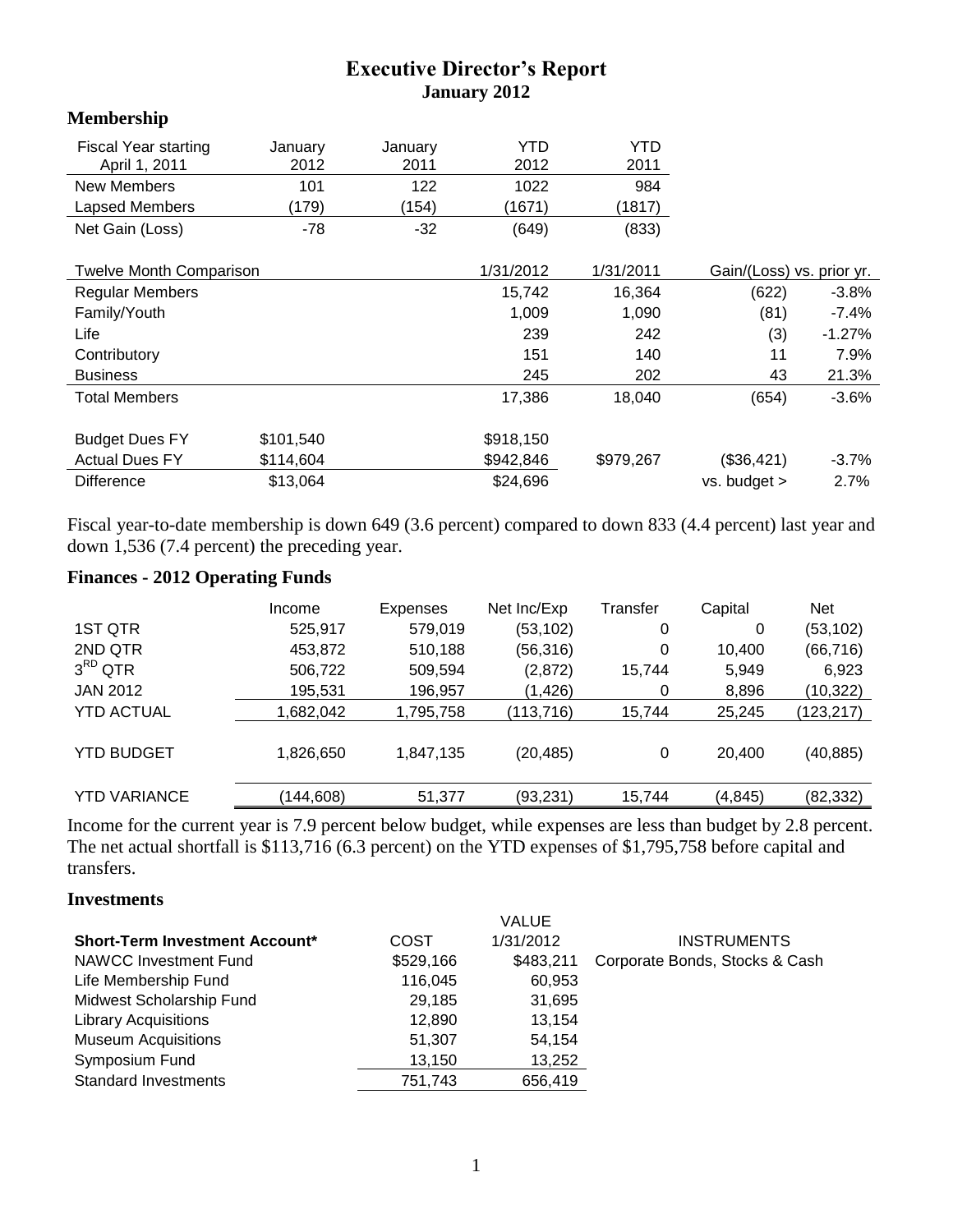#### **Long-Term Investment Account\***

| Heritage Fund                       | 30,356    | 32,472    | Cash, Corporate Bonds, Mutual Funds |
|-------------------------------------|-----------|-----------|-------------------------------------|
| Museum Endowment Fund               | 306,469   | 314,157   | & Stock                             |
| Museum & Library Investment Fund    | 672,278   | 713,128   |                                     |
| Library & Research Center Endowment | 90,953    | 93,030    |                                     |
| <b>School Endowment</b>             | 174.145   | 182.045   |                                     |
| <b>Pritchard Fund</b>               | 44,120    | 42,864    |                                     |
| Midwest Scholarship Fund            | 1,379     | 1,408     |                                     |
| Sub-total Long-Term Investments     | 1,319,700 | 1,385,655 |                                     |
| <b>Total Investments</b>            | 2.071.443 | 2.042.074 |                                     |

\*Consolidated Long-Term funds balance-Individual named account balances calculated

The current values on investments reflect paper gains and losses due to market fluctuations. Because most of our fixed income investments are held to maturity, actual gains and losses will only occur at maturity or when an investment is sold.

#### **Museum – Noel Poirier, Museum Director**

The Museum's admission revenue for January was \$2,664. Visitation for January was 508 including 21 NAWCC members (4.1 percent). NAWCC Store sales for January were \$5,161. January 2012's visitation exceeded the month's average visitation for the last five years.

The Museum's online searchable collection database recorded 2,017 searches via the database's website for the month. Sara Dockery, the new Library Supervisor, started at the beginning of January 2012, and she has spent the month becoming familiar with Library operations. The Museum Director has been working with Penn State's American Studies Program to sponsor the J-1 VISA for the individual selected to serve as the first Gallet Guest Curator of Wristwatches. We hope to finalize this and formally announce the selection in February. The Museum Collections Committee approved a number of acquisitions to the Museum collection in January.

The Museum continues to make loan requests to institutions and individuals for the loan of objects for the 2012-2013 exhibit season, which highlights timekeeping in sports and the personal timepieces of military men and women. The Museum loaned over a dozen objects to an exhibit of time-related artwork at the Art Institute of York in York, PA. Many of the objects loaned were in storage and were on display for the first time in a number of years (if at all). The Clockworks exhibit was uninstalled and objects from that exhibit are being returned to the owners and institutions.

The Museum and Library are continuing to work on the Hamilton Watch collaboration project. The Museum should be receiving shortly the digitized versions of four reels of film relating to Hamilton Watch that were sent out for processing. Hamilton Watch is covering the costs of that effort. Hamilton has also agreed to fund the purchase of hardware and software to allow the Museum and Library to digitize the hours of video and audio interviews of past Hamilton employees. Hamilton submitted payment for their NAWCC Ruby Business Membership for 2012. The Museum Director continues the process of redeveloping the Museum Timepiece adoption program to make it possible for more individuals to adopt timepieces while still offering opportunities for Chapter donations as well.

#### **Library and Research Center - Sara Butler Dockery, Library & Archives Supervisor**

This month I worked primarily on learning the ropes in the Library, familiarizing myself with the collection, the acquisitions, cataloging, and checkout procedures, and the basics of horology. I have been working to overhaul the system by which we receive, assign, and fulfill research requests, creating a database that should allow the Library staff to quickly see which requests still need to be acted upon and to whom the questions have been assigned. This month, thanks to the dedicated work of the research volunteers and the Library staff we answered 175 research questions.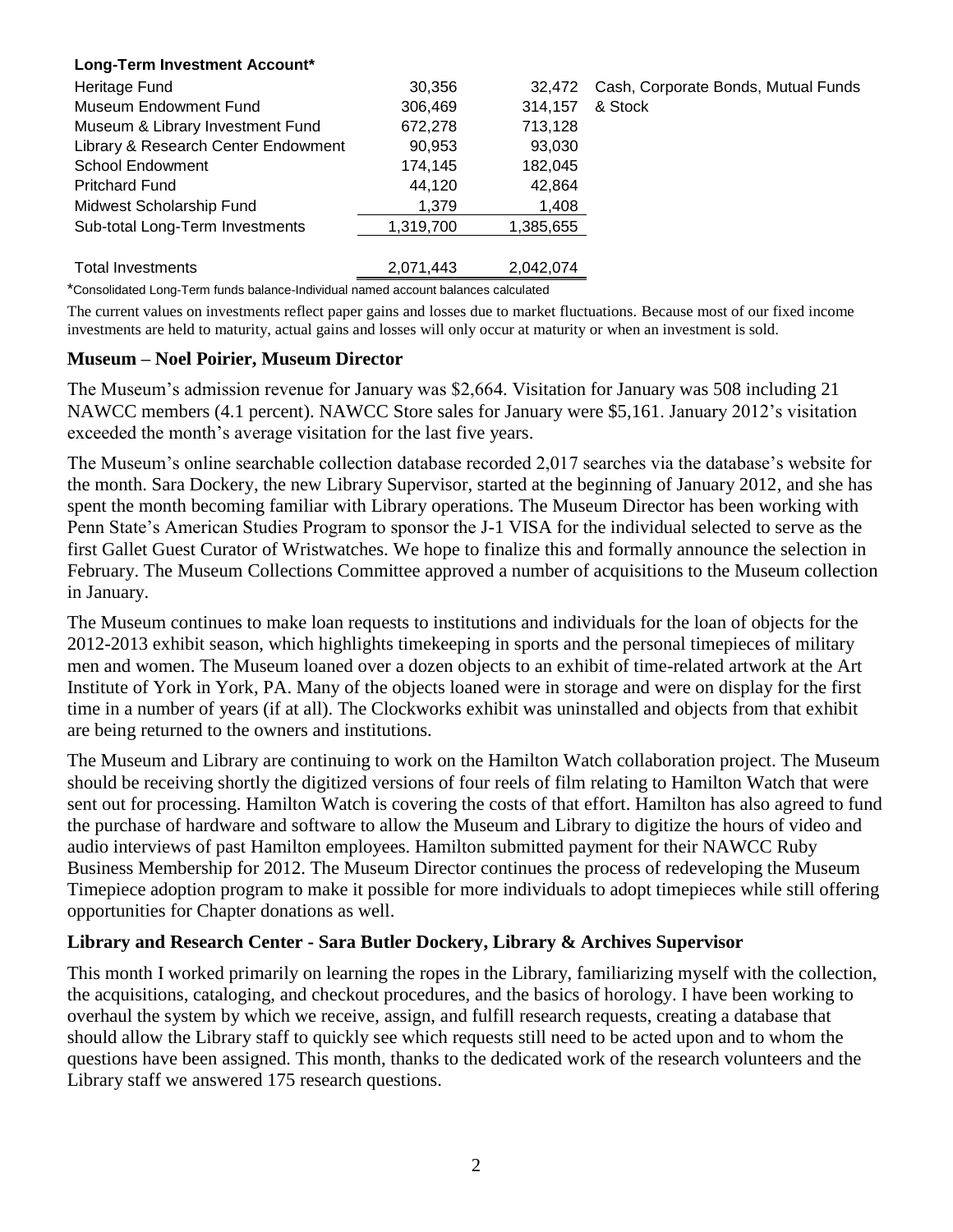We welcomed a new intern who is working with the archive collections that currently have container lists to create finding aids and input them to the PastPerfect database. This will allow the archives to be searchable through the system already used for the Museum collection.

Nancy and I both attended the Chapter 158 meeting and manned a table at the Mart to sell books for the NAWCC Store, which did quite well. Nancy also gave a book talk at the meeting to let the members know about some of the new titles we have received and encourage them to take advantage of the Lending Library.

## **Education/Volunteers – Katie Knaub, Education Director**

We developed the first webinar program for members and will host the webinar in February with a limit of 70 participants. We had to develop a method of registering members through iMis and then transferring that data to the webinar software, so that event data would be captured in iMis and in the future members could pay a fee for webinars if charged as the webinar software does not allow for charging participants. We worked with staff and our exhibit intern to disassemble the Clockworks exhibit and are working on returning borrowed objects as well as prepare the space for the Time Out! exhibit in May.

For the School of Horology, we submitted the information for the final financial aid disbursements for 2011- 2012 school year to students and verified student loan information to the National Student loan database, which must be submitted bimonthly to the Department of Education. We attended a free webinar on student exit counseling sponsored by Fannie Mae. We have started to receive completed FAFSA applications for students wishing to attend the 2012-2013 year and are processing them as we receive them.

We continue to place new volunteers. We placed an intern/volunteer in the archives, volunteer for WatchDig, and new facilities volunteer. Total Volunteer Hours for January: 478.5

We are working on promoting the 2012 programs and events with the Communications staff. Website pages were updated with new information for 2012 events, and promotional material for the sleepover, homeschool day, and the make and take program were produced and distributed.

## **Publications - Diana DeLucca, Editor**

The March *W&C Bulletin* was sent to the press on January 30. The March issue includes nine articles, most of the usual features, and a listing of 2011 NAWCC Award recipients. The Convention, Symposium, and online *Bulletin* archive were promoted in the issue. Articles for future *Bulletin*s continue to be received, reviewed and peer reviewed, and processed. The *W&C Bulletin* design was slightly revised for 2012, and department style sheets were updated.

Custom emails, Constant Contact group emails, and letters were sent to past *MART* advertisers—regionals, auction houses, and members—to encourage advertising in the March issue. Elise Leytham continues to call potential advertisers from the database created by Elise through research of other horological publications. Media kits, either via email or USPS, continue to be sent to those expressing interest in advertising.

In January, current magazines specializing in antiques were researched and contact information for over 200 potential advertisers—dealers and auctioneers—was recorded. A generic Constant Contact email to explain the NAWCC and encourage advertising was sent to this list of advertisers. Also in January a new promotional ad was developed, and horological and antique publications were contacted to determine interest in swapping ads with the *Mart & Highlights*. Several horological publications agreed to do this.

Other projects included the following: An inventory and status report of the Hamilton Watch Co. oral history project was done at the request of the Museum. Richard Watkins' watch collecting book was completed, and quotes from several printers are being considered. Press releases, *eHappenings*, etc., were proofed and copyedited as received. A promotional poster for the Museum Kentucky Derby event was designed. A 50 year chapter appreciation certificate was created.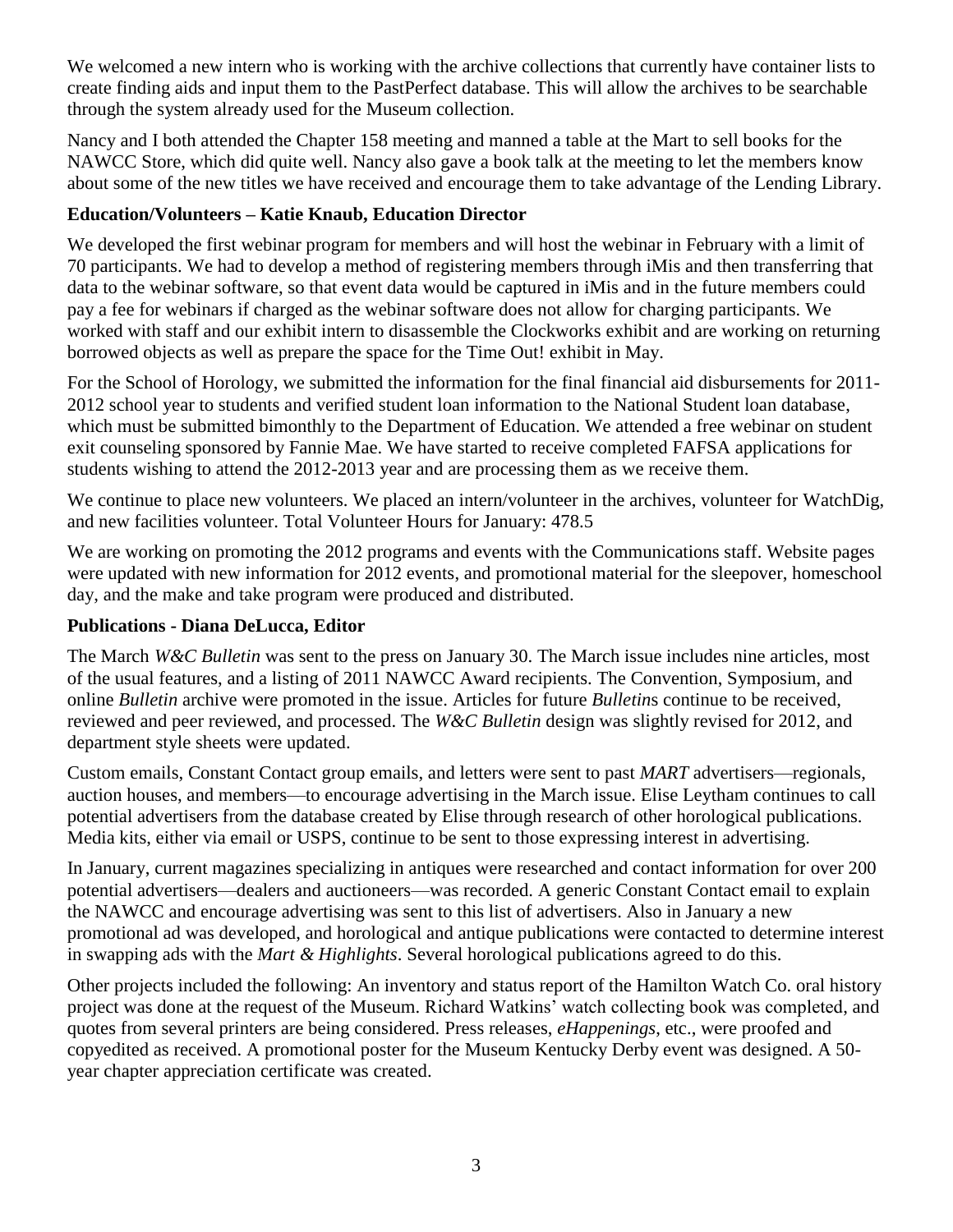Web Projects: The Join Page prototype was finalized, and the design of the page was developed. The number of Watchdig posts was increased in January, meeting the goal of one or more new posts a day. A consistent method of adding new watches to the Watchdig watch database was developed. The new Spittler book was promoted on NAWCC websites. Mart Marketplace was enhanced.

## **Information Services – Kevin Osborne, IS Director**

We have installed the new Barracuda Backup device at the co-location site. Once configured, we will have secure backups of our offsite Web servers. We installed VMware on the new server at the co-location site. VMware makes the server a virtual server. A virtual server is a server that can be used to run more than one operating system at a time and apportion memory, CPU, and disk resources to meet the requirements of the different operating systems and programs. It allows for future changes to the server without having to reinstall programs or reconfigure the server. We also configured the raid array system to protect the drives and installed the CentOS operating system. The server is currently being further configured to take the MySQL load off the main Web server.

We are revamping parts of the Member Central page, specifically the Members Resources menu, which has 18 selections in it. The current fly out menu will be replaced with a single landing page. This page will have a reduced set of the current selections. It will also feature a listing of all the Members Extras that we have available for our members who login. In addition to the current extras there are at least 12 more sections of information that will be available. A mockup of this page can be found at

[http://www.nawcc.org/index.php/member-information/consolidated-reaearch.](http://www.nawcc.org/index.php/member-information/consolidated-reaearch)

We received five new PCs from HP and George Kabacinski. These will replace two PCs in the Library and two computers in the Curator's office. The location for the last computer is yet to be determined. We also received a laptop from George Kabacinski and the Gifts in Kind program. The laptop has been configured for Museum use, specifically for the HOBO program, which keeps track of temperature and humidity in the Museum.

A new upgrade to our Sage Fund Accounting software was made available in December. In preparation for it we upgraded Microsoft SQL to service pack 4 and updated to Microsoft .Net Framework 4.0. We then installed the new Sage software and updated all the PCs that connect to the accounting program.

We have added over 50 logins for our members in just the last two weeks along with 50 Business Membership renewals or new joins.

## **Communications – Markus Harris, Communications Director**

Communications edited and maintained NAWCC websites and online resources, provided customer service advice via phone and email. Printed, mailed, and invoiced newsletters for Chapters 11, 3, and 1. Worked with Higher Logic to resolve several program glitches in new Community site template; that process is ongoing. Sent email newsletters and targeted Constant Contact mailings on various topics, researched stories and content to develop and format the February issue of *eHappenings*. Worked on greeting card plug-in functionality redesign on NAWCC website. Communications assisted with the loan of clocks and clock parts to The Art Institute of York for inclusion in their show Fragments of Time. Developed and mailed out press packet for Night at the Museum. Worked on new Paypal Web apparatus for Donation page, sold advertisements on main website and message board, quoted newsletter printing and mailing for British Horology Chapter. Composed letter to be mailed to government officials asking for their attendance at the September Hamilton anniversary celebration. Called and emailed area magazines to cover the Kentucky Derby Museum event.

Communications and Special Events printed and distributed Sleepover posters/flyers to York and Lancaster Library systems, Girl Scouts, and area businesses, met with Special Events Team regarding plans for Kentucky Derby with Time Out! exhibit opening, emailed Lancaster Newspapers and Fox 43 concerning targeting area veterans to support, secured display materials for Time Out! Enlisting Time exhibit, contacted Hops 'N' Clocks and Wine & Chimes vendors regarding this year's dates, compiled antique publications list,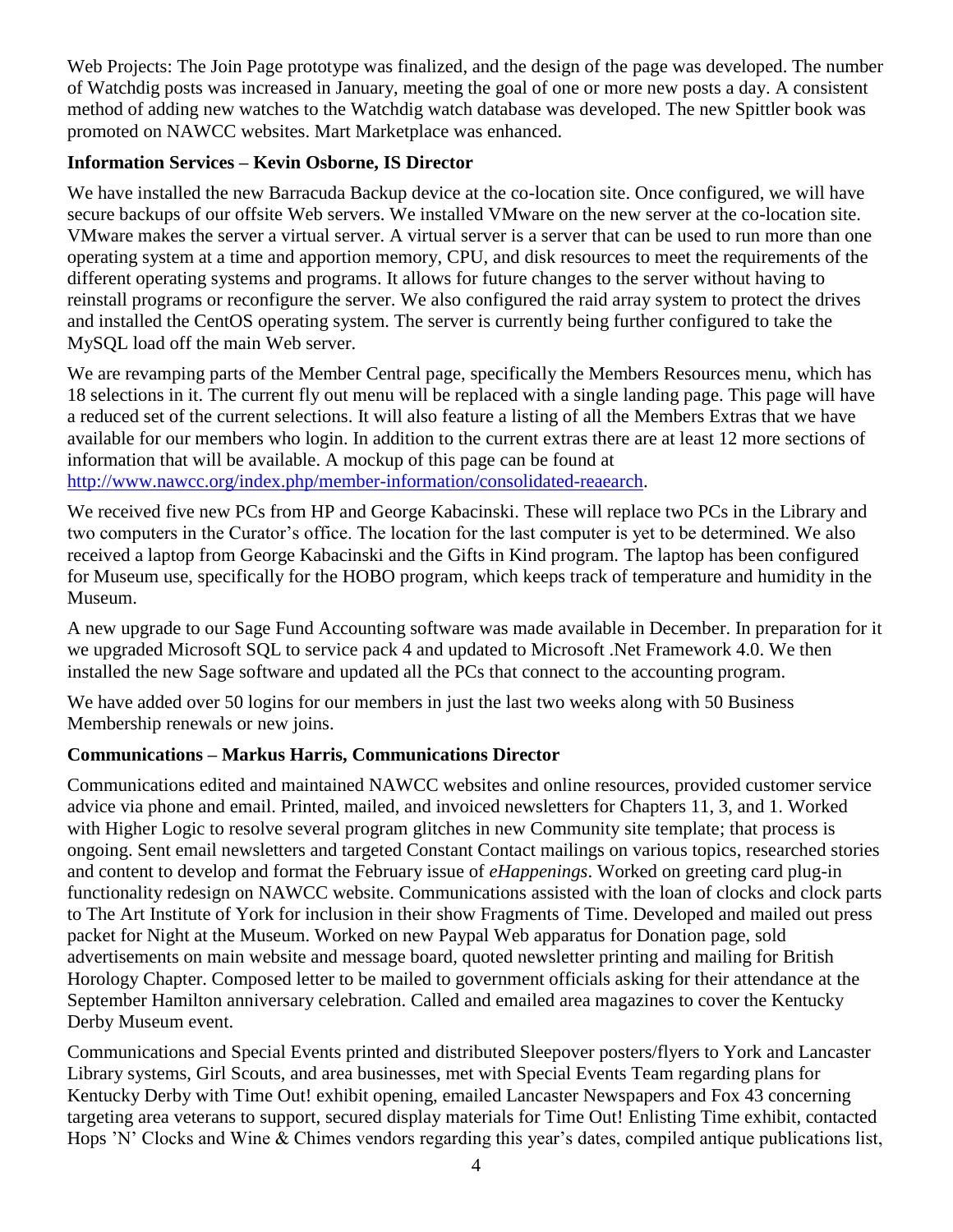arranged promotion of Night at Museum Sleepover with *Merchandiser*, began planning this year's employee picnic with reservation of facility and caterer. Handled details for Kentucky Derby: wrote press release, contacted Penn State Extension Service for horse, Royers for roses, and Strings on Wings for music. Arranged for local radio stations to sponsor Hops 'N' Clocks and Wine & Chimes.

# **School of Horology – Jim Michaels, School Director**

Watch classes resumed January 9, 2012, after the holiday break. Clock classes resumed January 23, 2012, after holiday break. The Watch Program began W-800 Watch Technician, and the Clock Program began C-900 Wooden Movement Clocks.

The School received \$20,175 in donations during January.

The School Alumni site now consists of 80 members.

The SOH service center has had a steady stream of watch and clock repair work. The service center continues to repair and sell timepieces on eBay for customers. The customers are required to pay for repairs, and the service center receives commission off each sale. The School eBay and 4Sale stores continue to list School items as time allows. Repair receipts April-January were \$69,730, compared to \$41,839 for the same period last year.

## **Facilities – Chuck Auman, Controller**

In January, roofers pressure washed the roof areas and started repairs for the reroofing of the second story portion of our museum and office building. The coating of the roof areas of the tower clock was completed. The installation of the snow guards on the cupola also was completed, which should lessen roof damage from ice sheets sliding off the cupola. The elevator shaft sump pump permanent piping was installed from the sump to a storm drain line. The coil in one roof top HVAC unit was repaired.

The part-time maintenance volunteer has completed several tasks, including minor painting and installing corner guards to protect basement wall areas from damage when moving pallets.

Kenneth Wolpert, our former maintenance supervisor, passed away in January.

## **Development – Steve Humphrey, Executive Director**

Regular donations total \$250,761 YTD versus \$140,131 for the previous year. Pledge payments YTD are \$11,500. In-kind donations total \$9,851 versus \$5,067 last year. In-kind donations do not include items donated for which the value is not determined. \$9,587 of the in-kind donations are for computer equipment through HP's employee matching gift program.

A contribution of \$20,000 was received in support of the School of Horology from an anonymous donor.

We continued to work with the Novis Group in the drafting of a case statement for a potential capital and endowment campaign. The draft case statement should be completed by late February with Board interviews being scheduled shortly thereafter.

January chapter contributions: Connecticut Chapter 148, \$500 to greatest need and San Diego Chapter 59, \$50 memorial donation to the Library.

As of the end of January the 2012 Annual Fund Campaign has resulted in gifts totaling \$45,670 from 391 donors. This compares to \$36,719 from 284 donors last year when only one targeted annual fund mailing had been sent through January versus two this year.

## **Admin/Other**

I completed negotiations in January with Associated Health Programs (AHP) to provide insurance programs for members. AHP provides insurance services to the members of a number of associations. Insurances include individual and group health insurance, life insurance, long-term care insurance, disability income and critical illness insurance, and business insurance programs. They have also agreed to provide liability